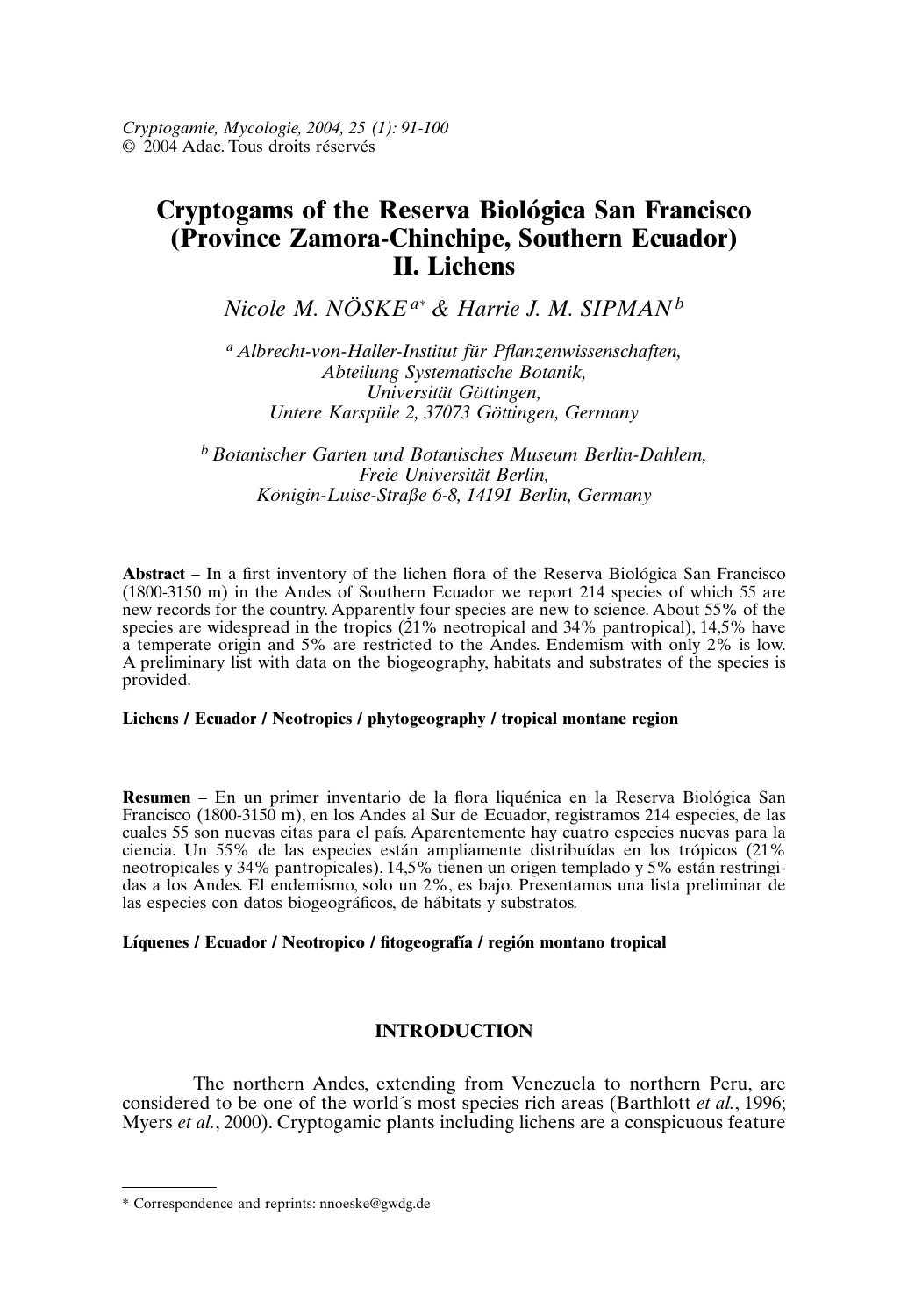of its mountain forests and paramo habitas. For the northern Andes over 2000 species of lichens have been estimated (Sipman, 2002).

The lichen flora of Ecuador is still very imperfectly known. Floristic investigations on lichens of mainland Ecuador were published by Krempelhuber (1861), Müller-Argoviensis (1879), Zahlbruckner (1905) and Arvidsson (1986, 1991). Weber (1986) and Hendrickson & Weber (1994) studied the lichen flora of the Galapagos islands. In addition, specimens collected in Ecuador are occasionally cited in monographs and revisions (see Arvidsson, 1991). Taxonomic treatments including a considerable amount of Ecuadorean material are e. g. by Nash *et al.* (1987), Galloway & Arvidsson (1990), Yoshimura & Arvidsson (1994), Diederich (1995), Bjerke (2002) and Jørgensen & Arvidsson (2002). In the internet Sipman (1997) provided a key to the Ecuadorian Cladoniaceae and Feurer (2001a, b) a checklist and an overview of publications referring to Ecuadorian species. In view of the increasing anthropogenic disturbance of the mountain forests of Ecuador, an inventory of the lichens of this region is becoming more and more urgent.

In a series of publications dealing with the cryptogamic flora of the Reserva Biológica San Francisco in southern Ecuador (Nöske *et al.*, 2003), this paper presents a preliminary survey of the lichen flora of the area. The study was carried out within the framework of the multidisciplinary DFG-project "Functionality in a tropical mountain forest: diversity, dynamic processes and usepotential under ecosystem aspects".

# **MATERIAL AND METHODS**

The study site is the 1000 hectare comprising Reserva Biológica San Francisco (1800-3150 m), Province Zamora-Chinchipe, southern Ecuador. For a description of its location, geology, soils and vegetation see Nöske *et al.*, 2003. Fieldwork in the reserve has been carried out in 2001 and 2002. An inventory of the lichen flora was conducted at all elevations between 1800 to 3150 m, with special attention to epiphytic lichens of the lower montane forest belt.

#### **RESULTS AND DISCUSSION**

In a first study of the lichen flora of the Reserva Biológica San Francisco 214 species have been recorded including 55 species new to Ecuador (Appendix 1, Table 1). The majority of the species (166) are from the lower montane belt, the area of main focus of investigation. 60 species are from the upper montane and paramo belt.

The majority of the species are foliose lichens (42%) followed by crustose (32%), fruticose (22%) and squamulose species (4%).

The Parmeliaceae dominate the known flora with 39 species. Further well-represented groups are Cladoniaceae (24 spp.), Physciaceae (21 spp.), Lobariaceae (14 spp.), Collemataceae (10 spp.) and Graphidaceae (9 spp). The most speciose genera are *Cladonia* (19 spp.), *Heterodermia* (14 spp.),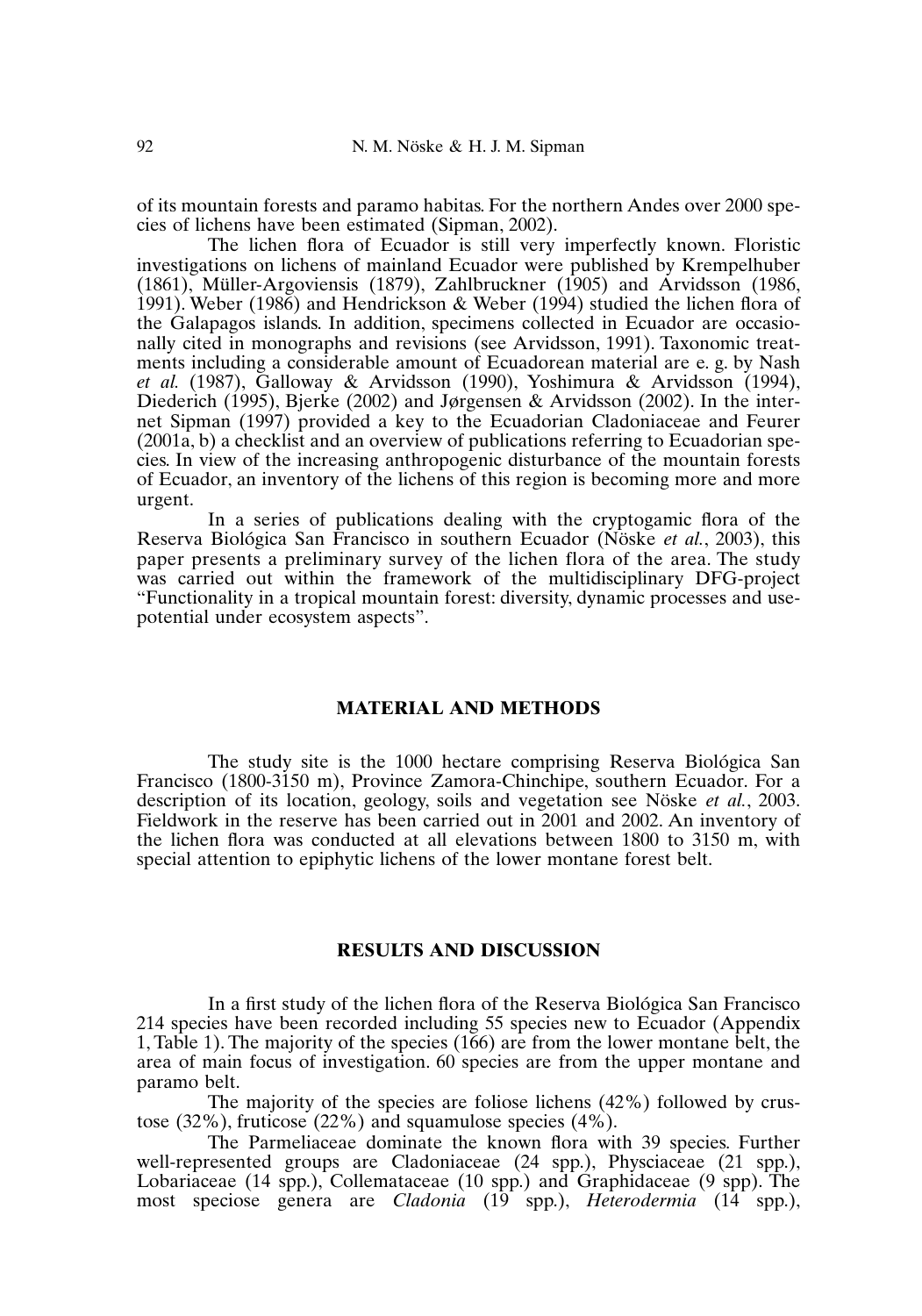# **APPENDIX 1**

# **List of Lichen species recorded from the Reserva Biológica San Francisco**

**Localities (Loc.):** I = montane forest (1800-2150 m), II = upper montane forest (2150-2650 m), III = subalpine dwarfforest and páramo (2650-3150 m),  $IV = old field$  (former pasture), open vegetation (1900 m).

**Habitat (Hab.)**:  $b = \text{bark}$ ,  $s = \text{soil}$ ,  $r = \text{rock}$ .

**Geographical distribution (Distr.)**: A = Andean, cA = Central Andean, mostly restricted to Ecuador and Peru,  $C =$  Central American and/or Carribbean,  $E =$  endemic to Ecuador,  $N =$  Neotropical,  $nA =$  northern Andean (Costa Rica to northern Peru),  $T =$  wide Temperate,  $nT =$  northern Temperate,  $sT =$  southern Temperate,  $W =$  widetropical  $(=$  pantropical, sometimes extended to oceanic areas of the temperate zones).

**Selected vouchers:** Nö = leg. N. M. NÖSKE & H. J. M. SIPMAN, Fr = A. FRISCH,  $He = E$ . HERTEL,  $K\ddot{u} = H$ . KÜRSCHNER,  $R\dot{i} = M$ . RICHTER; Up to 4 youchers per species cited; existence of additional vouchers indicated by an asterisk. Specimens are deposited in the herbaria LOJA and QCA, with duplicates in B.

The generic division of the Graphidaceae follows Staiger (2002).

|                                                        | Loc          | Hab          | Distr                    | Selected vouchers          |
|--------------------------------------------------------|--------------|--------------|--------------------------|----------------------------|
| Acanthothecis hololeucoides (Nyl.) Staiger & Kalb      | IV           | b            | N                        | Fr 96/Eq936                |
| Anzia americana Yoshim. & Sharp                        | П            | b            | ${\bf N}$                | Nö 216                     |
| Anzia leucobates (Nyl.) Müll. Arg.                     | $\mathbf{I}$ | b            | nA                       | Nö 1, 2, 3008              |
| Anzia parasitica (Fée) Zahlbr.                         | П            | $\mathbf b$  | nA                       | Nö 2075                    |
| Arthonia cinnabarina (DC.) Wallr.                      | IV           | b            | W                        | Nö 170, 255                |
| Arthonia cf. ilicina Taylor                            | Ι.           | $\mathbf b$  | $\overline{\phantom{0}}$ | Nö 251                     |
| Arthonia sp.                                           | IV           | $\mathbf b$  | $\overline{\phantom{0}}$ | Nö 1205                    |
| Bacidia sp.                                            | IV           | $\mathbf b$  | $\overline{\phantom{0}}$ | Nö 248                     |
| Brigantiaea leucoxantha (Spreng.) R. Sant. & Hafellner | I, IV        | b            | W                        | Nö 211, 224, 249, 1116*    |
| Buellia leptocline A. Massal.                          | I            | r            | nT                       | Nö 218                     |
| Buellia sp.                                            | I            | $\mathbf b$  | $-$                      | Nö 1149                    |
| Bulbothrix goebelii (Zenk.) Hale                       | I, IV        | b            | W                        | Nö 1168, 1395, 3019, 3020* |
| Bulbothrix suffixa (Stirt.) Hale                       | I            | $\mathbf b$  | W                        | Nö 2296, 2298, 2999, 3009* |
| Bunodophoron melanocarpum (Sw.) Wedin                  | $\mathbf{I}$ | b            | W                        | Nö 3, 108, 2076            |
| Candelariella sp.                                      | I, IV        | $\mathbf b$  | $\overline{\phantom{0}}$ | Nö 4, 5                    |
| Canoparmelia sp.                                       | IV           | $\mathbf r$  | -                        | Fr 96/Eq844                |
| cf. Catillaria sp.                                     | I            | $\mathbf b$  | -                        | Nö 208                     |
| Chrysothrix chlorina (Ach.) Laundon                    | IV           | $\mathbf{r}$ | T                        | Nö 230                     |
| Chrysothrix xanthina (Vain.) Kalb                      | IV           | $\mathbf{r}$ | W                        | Nö 6, 984                  |
| Cladia aggregata (Sw.) Nyl.                            | II, III      | S            | W                        | Nö 7, 147                  |
| Cladina arbuscula ssp. bolivana (Ahti) Ahti            | П            | S            | A                        | Nö 138, 154, 159           |
| Cladina arcuata (Ahti) Ahti & Follm.                   | $\mathbf{I}$ | S            | A                        | Nö 139, 143, 153, 158*     |
| Cladina confusa f. bicolor (Mull. Arg.) Ahti           | П            | S            | W                        | Nö 11, 146, 148, 160*      |
| Cladina sp. nov.                                       | $\mathbf{I}$ | S            | E                        | Nö 144, 152                |
| Cladonia andesita Vain.                                | Ш            | S            | W                        | Nö 140                     |
| Cladonia calycantha Delise ex Nyl.                     | II, III      | S            | cA                       | Nö 9, 141, 2110            |
| Cladonia ceratophylla (Sw.) Spreng.                    | I            | S            | W                        | Nö 10, 191                 |
| Cladonia coccifera (L.) Willd.                         | П            | S            | T                        | Nö 156                     |
| Cladonia crispata (Ach.) Flot.                         | $\mathbf{I}$ | s            | T                        | Nö 150, 151                |
| Cladonia dactylota Tuck.                               | П            | S            | W                        | Nö 19                      |
| Cladonia didyma (Fée) Vain.                            | $\mathbf{I}$ | S            | W                        | Nö 14, 16, 20              |
| Cladonia granulosa (Vain.) Ahti                        | I            | S            | N                        | Nö 13                      |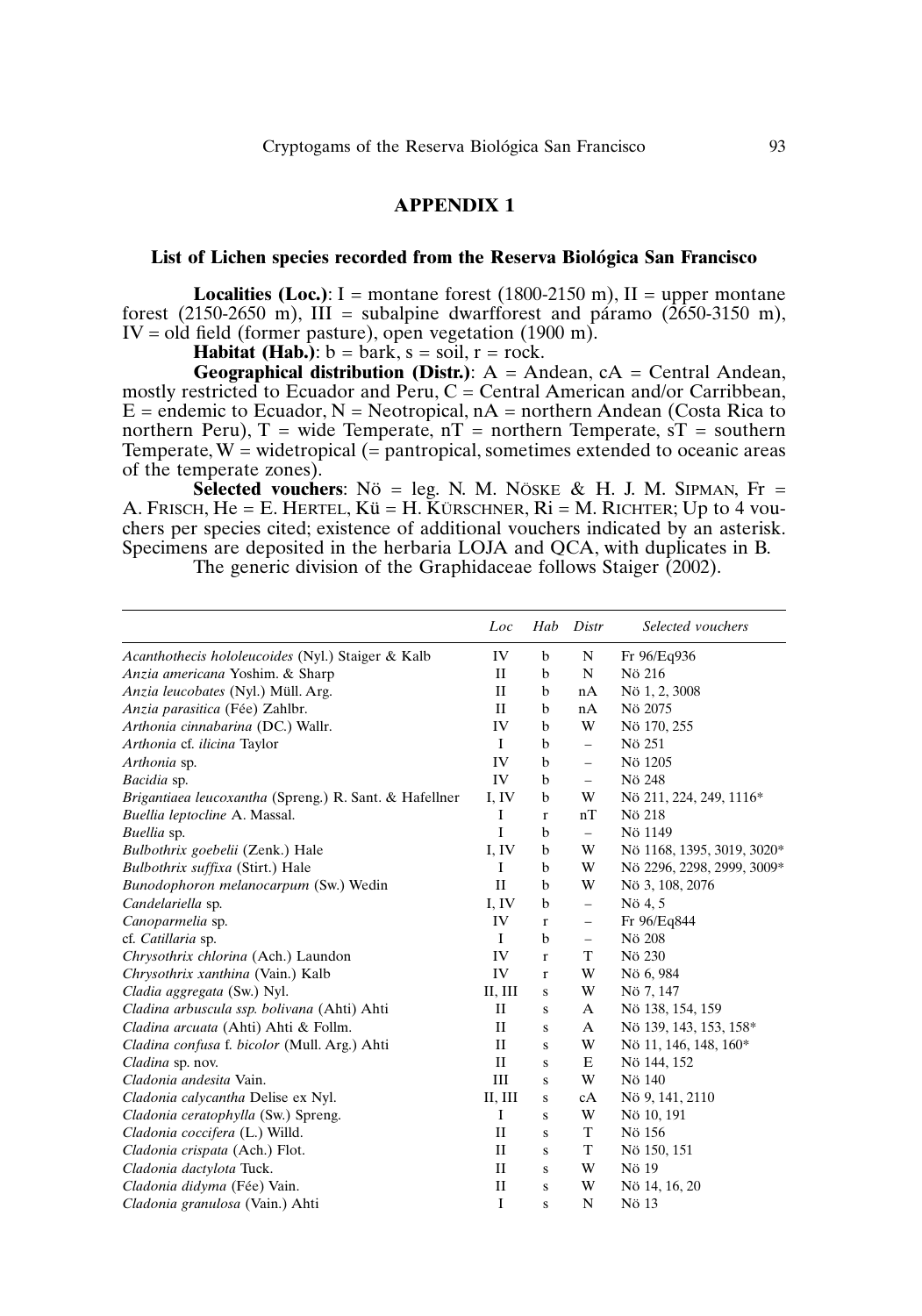|                                                                 | Loc       | Hab         | Distr                    | Selected vouchers                             |
|-----------------------------------------------------------------|-----------|-------------|--------------------------|-----------------------------------------------|
| Cladonia microscypha Ahti & S. Stenroos                         | П         | $\bf S$     | nA                       | Nö 156                                        |
| Cladonia lopezii S. Stenroos                                    | П         | $\bf S$     | N                        | Nö 21, 22                                     |
| Cladonia novochlorophaea (Sipman) Brodo & Ahti                  | П         | $\bf S$     | T                        | Nö 156                                        |
| Cladonia pyxidata (L.) Hoffm.                                   | I, II     | b           | T                        | Nö 8, 25, 26                                  |
| Cladonia ramulosa (Withering) J. R. Laundon                     | I         | $\mathbf r$ | T                        | Nö 23                                         |
| Cladonia rappii A. Evans                                        | I         | $\bf S$     | W                        | Nö 24                                         |
| Cladonia signata (Eschw.) Vain.                                 | П         | $\bf S$     | N                        | Nö 15, 155                                    |
| Cladonia sphacelata Vain.                                       | П         | $\bf S$     | N                        | Nö 157                                        |
| Cladonia squamosa Hoffm.                                        | I         | $\bf S$     | T                        | Nö 18                                         |
| Cladonia subradiata (Vain.) Sandst.                             | I, IV     | b           | W                        | Nö 303, 311, 1619, 1623*                      |
| Cladonia subsquamosa Kremp.                                     | I         | b           | W                        | Nö 17, 195, 2185                              |
| Coccocarpia domingensis Vain.                                   | I, IV     | b           | N                        | Nö 1280, 2161, 3015, 3021*                    |
| Coccarpia erythroxyli (Spreng.) Swinscow & Krog                 | I, IV     | b           | T                        | Nö 28, 1151, 2131, 3013*                      |
| Coccocarpia palmicola (Spreng.) L. Arvidss.<br>& D. J. Galloway | I, IV     | b           | W                        | Nö 223, 326, 535, 3018*                       |
| Coccocarpia pellita (Ach.) Müll. Arg.                           | I, IV     | b           | W                        | Nö 318, 327, 1816, 3042,*                     |
| Coccocarpia stellata Tuck.                                      | I         | b           | W                        | Nö 3043                                       |
| Coenogonium linkii Ehrenb.                                      | I         | b           | W                        | Nö 29, 30, 242                                |
| Coenogonium sp.                                                 | I         | b           | $\overline{\phantom{0}}$ | Nö 187                                        |
| Collema sp.                                                     | IV        | b           | $\overline{\phantom{0}}$ | He H13                                        |
| Cryptothecia rubrocincta (Ehrenb.) Thor                         | I, II, IV | b           | W                        | Nö 33, 355, 394, 461*                         |
| Cryptothecia sp. A                                              | I         | b           | $\overline{\phantom{0}}$ | Nö 3006, 3032                                 |
| Cryptothecia sp. B                                              | I         | b           | $\overline{\phantom{0}}$ | Nö 213                                        |
| Dibaeis columbiana (Vain.) Kalb & Gierl                         | Ш         | ${\bf S}$   | N                        | Nö 35                                         |
| Dibaeis fungoides (Sw.) Kalb & Gierl                            | III, IV   | s, r        | N                        | Nö 34, 2099                                   |
| Dibaeis holstii (Müll. Arg.) Kalb & Gierl                       | III, IV   | s, r        | W                        | Nö 36, 2104                                   |
| Dichosporidium nigrocinctum (Ehrenb.) Thor.                     | II, IV    | b           | N                        | Nö 237, 2084                                  |
| Dictyonema glabratum (Spreng) D. L. Hawksw.                     | I, IV     | b, s        | N                        | Nö 38, 1201, 1480, 2279*                      |
| Dictyonema sericeum Johow                                       | I, II     | b           | W                        | Nö 40, 41, 2073                               |
| Dictyonema zahlbruckneri (Schiffner) Marcano                    | П         | b           | N                        | Nö 42                                         |
| Diploschistes muscorum (Scop.) R. Sant.                         | I         | ${\bf S}$   | T                        | Nö 43                                         |
| Dirinaria picta (Swartz) Clements & Shear                       | IV        | b           | W                        | Nö 1521                                       |
| Erioderma mollissimum (Samp.) DR.                               | IV        | b           | W                        | Nö 244                                        |
| Erioderma verruculosum Vain.                                    | I, IV     | b           | N                        | Nö 174, 1299, 1372, 1396*                     |
| <i>Everniastrum cirrhatum</i> (Fr.) Hale ex Sipman              | Ш         | b           | W                        | Ri 3000 m                                     |
| Everniastrum vexans Hale                                        | П         | b           | W                        | Nö 45, 47, 236, 2097*                         |
| Glyphis cicatricosa Ach.                                        | IV        | b           | W                        | Nö 2500, 3016                                 |
| Graphis cf. acharii Fée                                         | IV        | b           | $\qquad \qquad -$        | Kü 534/3-1                                    |
| Graphis elegans (Sm.) Ach.                                      | IV        | b           | W                        | Kü 534/3-1                                    |
| Graphis subcinerea ad int.                                      | IV        | b           | W                        | Nö 228, 266                                   |
| Gyalidea hyalinescens (Nyl.) Vezda                              | IV        | $\mathbf r$ | T                        | Fr 96/Eq, 910, 912                            |
| Haematomma collatum (Stirt.) Dodge                              | I, II, IV | b           | W                        | Fr 96/Eq933; Nö 961                           |
| Hemithecium oryzaeforme (Fée) Staiger                           | Ι         | b           | N                        | Nö 345                                        |
| Heterodermia barbifera K. P. Singh                              | I, IV     | b           | W                        | Nö 49, 3017                                   |
| Heterodermia casarettiana (A. Massal.) Trevis.                  | IV        | b           | W                        | Nö 166, 259, 520, 1719*                       |
| Heterodermia circinalis (Zahlbr.) W.A. Weber                    | Ш         | b           | N                        | Ri 3000 m                                     |
| Heterodermia corallophora (Taylor) Skorepa                      | I, IV     | b           | N                        | Nö 521, 1288, 1919, 3040*                     |
| Heterodermia flabellata (Fée) Awas.                             | Ι         | b           | W                        | Nö 51, 171, 1610, 2255*                       |
| Heterodermia galactophylla (Tuck.) W. Culb.                     | IV        | $\mathbf r$ | W                        | Fr 96/Eq845d                                  |
| Heterodermia isidiophora (Vain.) Awas.                          | IV        | b           | W                        | Nö 3041                                       |
| Heterodermia japonica (Sato) Swinscow & Krog                    | I, IV     | b           | W                        |                                               |
| Heterodermia leucomela (L.) Poelt                               | I         | b           | W                        | Fr 96/Eq908; Nö 479<br>Nö 53, 55, 1301, 2041* |
| Heterodermia lutescens (Kurok.) Follm. & Redón                  | I         | b           | W                        | Nö 52, 2128, 2239, 3034*                      |
| Heterodermia speciosa (Wulfen) Trevis.                          | IV        | b           | W                        | Fr 96/Eq752                                   |
| Heterodermia squamulosa (Degel.) W. Culb.                       | Ι         | b           | W                        | Nö 678, 834, 2260                             |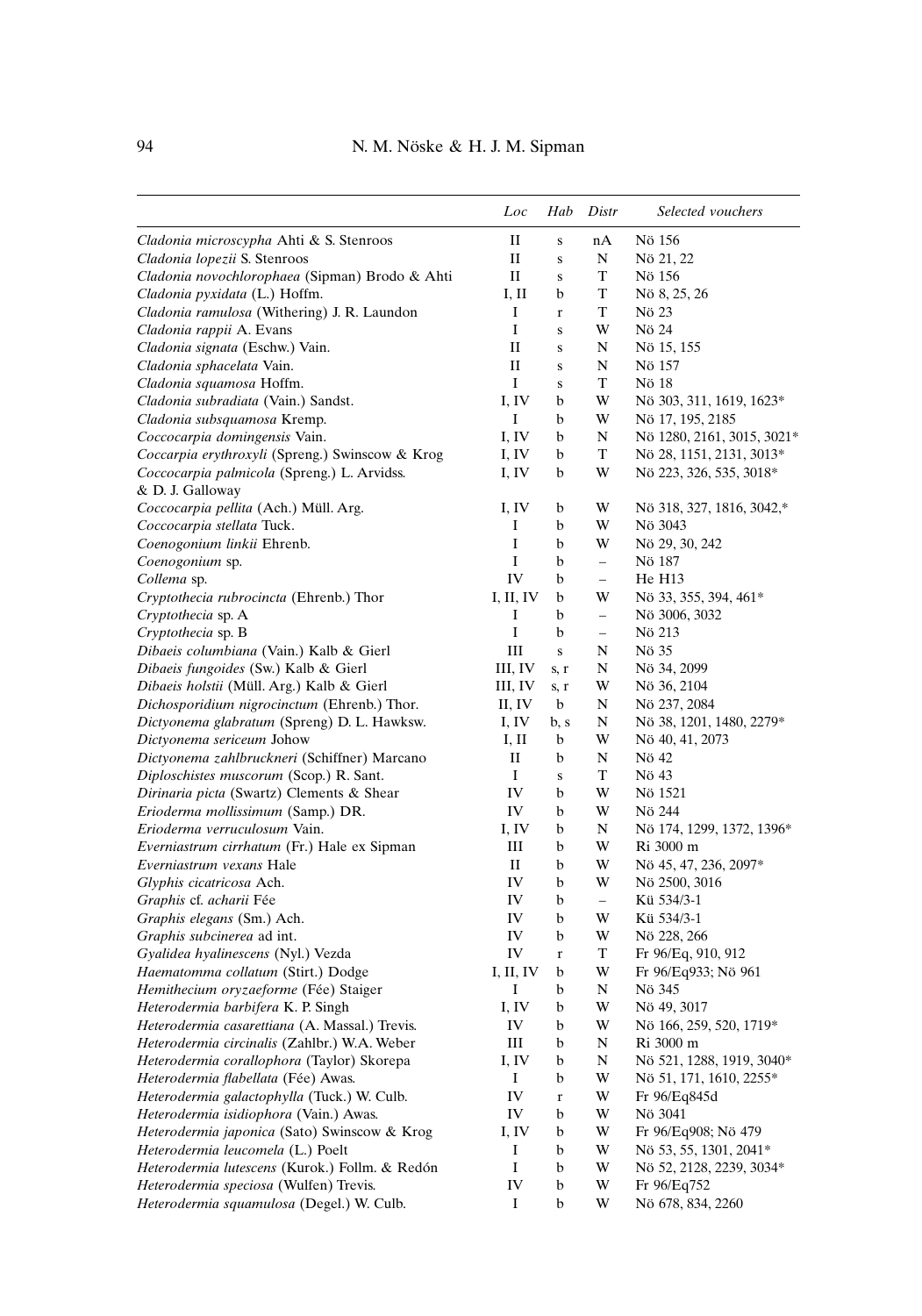|                                                           | Loc                       | Hab         | Distr                    | Selected vouchers                  |
|-----------------------------------------------------------|---------------------------|-------------|--------------------------|------------------------------------|
| Heterodermia vulgaris (Vain.) Follmann & Redón            | I                         | b           | N                        | Nö 32, 1531                        |
| Heterodermia sp. nov.                                     | I                         | b           | Е                        | Nö 50                              |
| Hypotrachyna chlorina (Müll. Arg.) Hale                   | I, IV                     | b           | N                        | Nö 58, 553, 1226, 1227*            |
| Hypotrachyna costaricensis (Nyl.) Hale                    | I                         | b           | W                        | Nö 56                              |
| Hypotrachyna croceopustulata (Kurok.) Hale                | Ш                         | $\bf r$     | N                        | Nö 2100                            |
| Hypotrachyna dactylifera (Vain.) Hale                     | IV                        | $\bf r$     | N                        | Fr 96/Eq658                        |
| Hypotrachyna degelii (Hale) Hale                          | Ι.                        | $\bf r$     | N                        | Nö 64                              |
| Hypotrachyna everniastroides Sipman                       | Ш                         | b           | nA                       | Nö 2107                            |
| Hypotrachyna imbricatula (Zahlbr.) Hale                   | П                         | b           | W                        | Nö 61                              |
| Hypotrachyna microblasta (Vain.) Hale                     | I                         | b           | W                        | Nö 201                             |
| Hypotrachyna reducens (Nyl.) Hale                         | П                         | b           | W                        | Nö 62, 63                          |
| Hypotrachyna rockii (Zahlbr.) Hale                        | I, IV                     | b           | W                        | Nö 258, 260, 552, 2049*            |
| Hypotrachyna sp. nov.                                     | I                         | b           | E                        | Nö 59                              |
| Hypotrachyna sp.                                          | I                         | b, s        | $\qquad \qquad -$        | Nö 57, 60                          |
| Icmadophila adversum (Nyl.) Rambold & Hertel              | Ш                         | ${\bf S}$   | N                        | Nö 65, 2109                        |
| Lecanactis epileuca (Nyl.) Tehler                         | I                         | b           | N                        | Nö 210                             |
| Lecanora sp.                                              | I                         | b           | $\overline{a}$           | Nö 179, 212, 220, 247*             |
| Leioderma glabrum                                         | I                         | b           | N                        | Nö 44                              |
| Leioderma sorediatum D. J. Galloway & P. M. Jørg.         | I                         | ${\bf S}$   | W                        | Nö 3044                            |
| Lepraria cf. umbricola Tønsberg                           | Ι                         | b           | $\overline{\phantom{0}}$ | Nö 66                              |
| Lepraria sp.                                              | П                         | b           | $\equiv$                 | Nö 2079                            |
| Leprocaulon arbuscula (Nyl.) Nyl.                         | I                         | b           | W                        | Nö 67, 68                          |
| Leptogium cochleatum (Dickson) P. M. Jørg                 | I                         | b           | W                        | Nö 1293                            |
| Leptogium coralloideum (Meyen & Flot.) Vain.              | I                         | b           | W                        | Nö 602, 3001                       |
| Leptogium cyanescens (Rabenh.) Körb.                      | I, IV                     | b           | W                        | Nö 1540, 1557, 1715, 1865*         |
| Leptogium diaphanum (Sw.) Nyl.                            | IV                        | $\bf r$     | N                        | Nö 70, 1580                        |
| Leptogium digitatum (Massal.) Zahlbr.                     | Ι                         | b           | W                        | Nö 3002                            |
| Leptogium laceroides De Lesd.                             | I, IV                     | b, r        | T                        | Fr 96/Eq920;<br>Nö 606, 1539, 1548 |
| Leptogium olivaceum (Hook.) Zahlbr.                       | IV                        | b           | N                        | Nö 73, 74, 1415                    |
| Leptogium phyllocarpum (Pers.) Mont.                      | I, IV                     | b           | W                        | Nö 69, 75, 597, 607*               |
| Leptogium vesiculosum (Sw.) Malme                         | IV                        | b           | W                        | Nö 71                              |
| Lobaria subdissecta (Nyl.) Vain.                          | I, IV                     | b           | N                        | Nö 78, 624, 1289, 1859*            |
| Lobariella crenulata (Hook. in Kunth) Yoshim.             | I, IV                     | b           | N                        | Nö 188, 626, 1352, 1936*           |
| Lobariella exornata (Zahlbr.) Yoshim.                     | I                         | b           | N                        | Nö 621, 623, 1452                  |
| Lobariella pallida (Hook.) Yoshim.                        | IV                        | b           | N                        | Nö 72                              |
| Lobariella subexornata (Yoshim.) Yoshim.                  | Ι.                        | b           | N                        | Nö 261, 620, 622                   |
| Lopezaria versicolor (Fée) Kalb & Haffelner               | IV                        | b           | N                        | Nö 253                             |
| Malcolmiella sp.                                          | IV                        | b           |                          | He I1                              |
| Megaloblastenia marginiflexa var. dimota (Malme) Sipman   | IV                        | b           | N                        | Fr 96/Eq747                        |
| Megalospora admixta (Nyl.) Sipman                         | IV                        | b           | N                        | Fr 96/Eq905a                       |
| Megalospora sulphurata var. nigricans (Müll. Arg.) Riddle | I, IV                     | b           | W                        | Nö 88, 89, 654, 2068*              |
| Megalospora tuberculosa (Fée) Sipman                      | П                         | b           | W                        | Nö 80, 658                         |
| Megalospora sp. nov.                                      | П                         | b           | E                        | Nö 207                             |
| Melaspilea diplasiospora (Nyl.(Müll. Arg.                 | $\mathbf{I}, \mathbf{IV}$ | $\mathbf b$ | W                        | Nö 263, 264, 265                   |
| Menegazzia terebrata (Hoffm.) Massal.                     | П                         | b           | T                        | Nö 231, 2071, 2072                 |
| Micarea sp.                                               | IV                        | b, r        | $\overline{\phantom{0}}$ | Fr 96/Eq917; Nö 182, 208           |
| Myriotrema hartii (Müll. Arg.) Hale                       | Ι                         | b           | W                        | Nö 81, 205, 221, 222               |
| Myriotrema sp.                                            | I                         | b           | $\qquad \qquad -$        | Nö 169, 173                        |
| Normandina pulchella (Borrer) Nyl.                        | I, IV                     | b           | T                        | Nö 1995, 3011, 3046, 3047*         |
| Ocellularia amplior (Nyl.) Redgr.                         | Ι                         | b           | N                        | Nö 82, 215                         |
| Ocellularia sp. A                                         | I                         | b           | $\overline{\phantom{0}}$ | Nö 87                              |
| Ocellularia sp. B                                         | I                         | b           | $\overline{\phantom{0}}$ | Nö 176                             |
| Ochrolechia sp.                                           | IV                        | b           | $\overline{\phantom{0}}$ | Nö 225                             |
| Opegrapha sp.                                             | IV                        | b           | $\overline{\phantom{0}}$ | Nö 3045                            |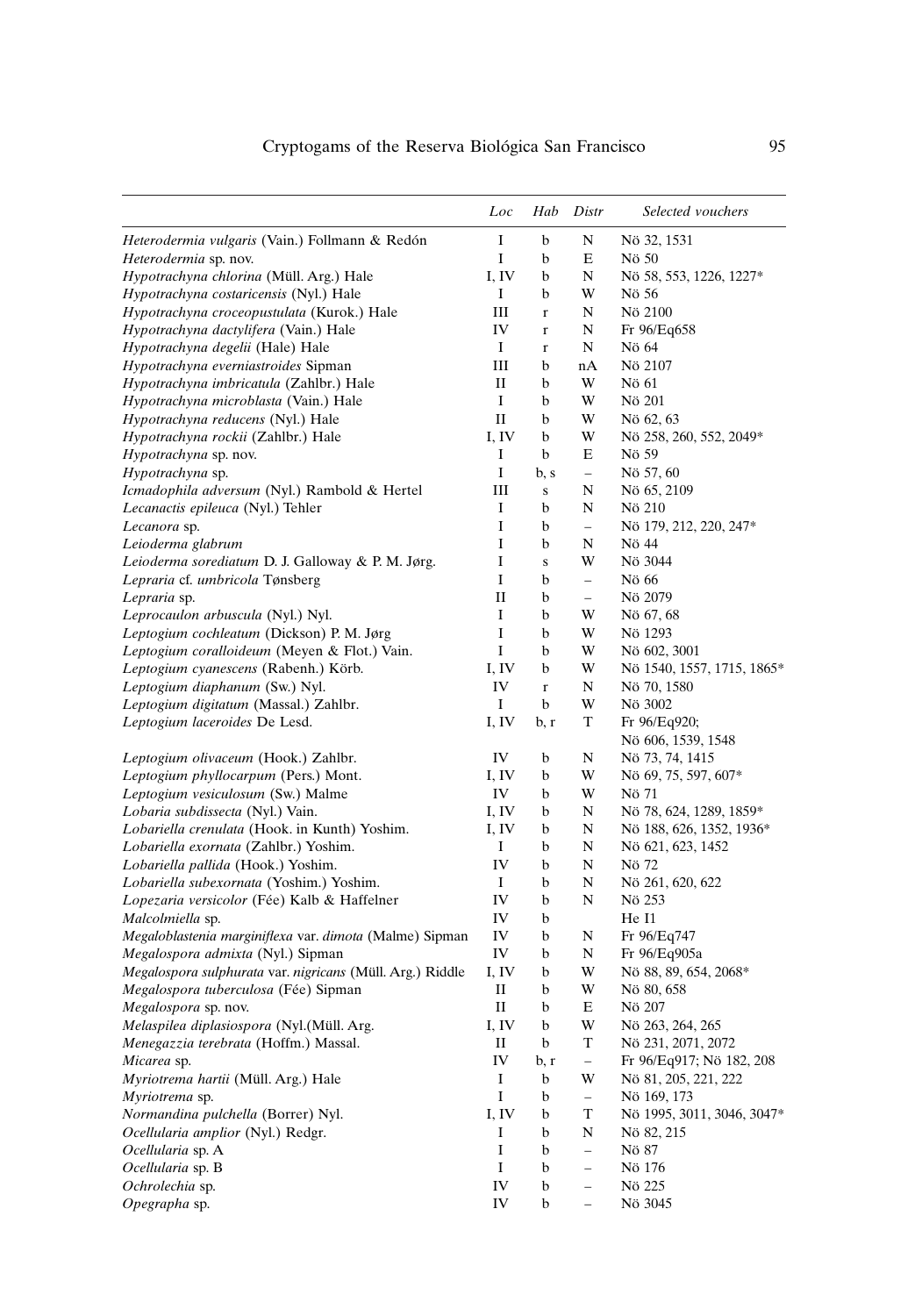|                                                 | Loc                       | Hab     | Distr                    | Selected vouchers          |
|-------------------------------------------------|---------------------------|---------|--------------------------|----------------------------|
| Oropogon sp.                                    | П                         | b       | $\overline{\phantom{0}}$ | Nö 236, 237                |
| Pannaria rubiginosa (Ach.) Bory                 | I                         | b       | T                        | Nö 214                     |
| Pannaria tavaresii P. M. Jørg.                  | I                         | b       | W                        | Nö 189                     |
| Pannaria sp.                                    | I                         | b       | $\overline{\phantom{0}}$ | Nö 83                      |
| Parmeliella pannosa (Sw.) Müll. Arg.            | I, II, IV                 | b, r    | W                        | Fr 96/Eq857; Nö 84, 90, 23 |
| Parmelinopsis minarum (Vain.) Elix & Hale       | I                         | b       | T                        | Nö 3031                    |
| Parmelinopsis horrescens (T. Tayl.) Elix & Hale | I                         | b       | T                        | Nö 2240                    |
| Parmotrema conformatum (Vain.) Hale             | IV                        | S       | N                        | Fr 96/Eq659, 96/Eq919      |
| Parmotrema cf. eciliatum (Nyl.) Hale            | П                         | b       | $\overline{\phantom{0}}$ | Nö 86                      |
| Parmotrema mellissii (C. W. Dodge) Hale         | IV                        | r       | W                        | Fr 96/Eq660                |
| Parmotrema overeemii (Zahlbr.) Elix             | П                         | b       | W                        | Ri s.n. 2200m              |
| Parmotrema cf. robustum (Degel.) Hale           | Ι                         | b       | $\overline{\phantom{0}}$ | Nö 702                     |
| Parmotrema viridiflavum (Hale) Hale             | IV                        | b       | С                        | Fr 96/Eq907                |
| Peltigera dolichoriza (Nyl.) Nyl.               | I, IV                     | $\bf S$ | sТ                       | Nö 92, 93, 2098            |
| Peltigera laciniata (Merr. ex Riddle) Gyeln.    | IV                        | S       | N                        | Nö 91, 137                 |
| Pertusaria velata Nyl.                          | I                         | b       | T                        | Nö 95, 268                 |
| Pertusaria sp. A                                | I                         | b       | $\qquad \qquad -$        | Nö 183, 238                |
| Pertusaria sp. B                                | П                         | b       | $\qquad \qquad -$        | Nö 2081                    |
| Phaeographis scalpturata (Ach.) Staiger         | Ι                         | b       | N                        | Nö 344                     |
| Phaeophyscia hispidula (Ach.) Moberg            | IV                        | b       | W                        | Nö 3045                    |
| Phlyctella andensis (Nyl.) Nyl.                 | IV                        | b       | W                        | Nö 1138                    |
| Phyllobaeis erythrella (Mont.) Kalb             | IV                        | $\bf S$ | nA                       | Nö 37                      |
| Phyllobaeis imbricata (Hook.) Kalb & Gierl      | Ш                         | $\bf S$ | nA                       | Nö 3005                    |
| Phyllopsora sp. A                               | Ι, Π                      | b       | $\overline{\phantom{0}}$ | Nö 97, 2078                |
| <i>Phyllopsora</i> sp. B                        | IV                        | b       | $\overline{\phantom{0}}$ | Nö 3048                    |
| <i>Phyllopsora</i> sp. C                        | Ι                         | b       | $\qquad \qquad -$        | Nö 192, 2231               |
| Physcia erumpens Moberg                         | IV                        | b       | N                        | Nö 1823                    |
| Physcia integrata Nyl.                          | IV                        | b       | W                        | Nö 1804                    |
| Platygramme caesiopruinosa (Fée) Fée            | I, IV                     | b       | W                        | Nö 270, 1156, 2059         |
| Platythecium grammitis (Fée) Staiger            | Ι                         | b       | N                        | Nö 96                      |
| Polychidium dendriscum (Nyl.) Henssen           | I                         | b       | T                        | Nö 1668, 3030              |
| Polymeridium sp.                                | I, IV                     | b       | $\qquad \qquad -$        | Nö 197, 252, 254           |
| Porina sp.                                      | Ι                         | b       | $\overline{\phantom{0}}$ | Nö 98, 740                 |
| Pseudocyphellaria arvidssonii D. Gallow.        | I, IV                     | b       | сA                       | Nö 101, 741, 1171, 1357*   |
| Pseudocyphellaria aurata (Ach.) Vainio          | IV                        | b       | T                        | Nö 100, 1881, 1944, 1981*  |
| Pseudocyphellaria crocata (L.) Vain.            | I                         | b       | T                        | Nö 749, 1678               |
| Pseudoparmelia sp.                              | I                         | b       | $\overline{\phantom{0}}$ | Nö 209                     |
| Psilolechia lucida (Ach.) M. Choisy             | IV                        | r       | T                        | Nö 103                     |
| Punctelia columbiana Sérus.                     | IV                        | b       | N                        | Nö 1203, 1239, 1737        |
| Pyrenula dermatodes (Borrer) Schaer.            | Ι                         | b       | nT                       | Nö 204, 256                |
| Pyrenula sp. A                                  | I                         | b       | $\overline{\phantom{0}}$ | Nö 185                     |
| Pyrenula sp. B                                  | I                         | b       | $\overline{\phantom{0}}$ | Nö 104                     |
| Pyxine eschweileri (Tuck.) Vain.                | IV                        | b       | N                        | Nö 3003, 3013              |
| Ramalina sp. A                                  | IV                        | b       | $\overline{\phantom{0}}$ | Nö 243, 1190, 1926, 2009   |
| Ramalina sp. B                                  | IV                        | b       | -                        | Nö 244                     |
| Rhizocarpon sp.                                 | IV                        | $\bf r$ | $\overline{\phantom{0}}$ | Fr 96/Eq918                |
| Rimelia cetrata (Ach.) Hale & A. Fletcher       | I, IV                     | b       | W                        | Nö 670, 709, 1387, 1567*   |
| Rimelia reticulata (T. Taylor) Hale & Fletcher  | I, IV                     | b       | W                        | Nö 715, 724, 1236, 1731*   |
| Rimelia subisidiosa (Müll. Arg.) Hale           | I, IV                     | b       | W                        | Nö 257, 711, 1739, 1821*   |
| Siphula fastigiata (Nyl.) Nyl.                  | II, III                   | S       | N                        | Nö 2108                    |
| Siphula sp.                                     | II, III                   | s       | $\overline{\phantom{0}}$ | Nö 105, 106, 107, 3033     |
| Stereocaulon ramulosum (Sw.) Räusch.            | I, III, IV                | S       | T                        | Nö 110, 230                |
| Stereocaulon tomentosum Th. Fr.                 | IV                        | r       | T                        | Nö 109                     |
| Sticta fuliginosa (Dicks.) Ach.                 | I                         | b       | T                        | Nö 117, 832, 845, 1422*    |
| Sticta. humboldtii Hook.                        | $\mathbf{I}, \mathbf{IV}$ | b       | nA                       | Nö 245, 608, 1305, 1318*   |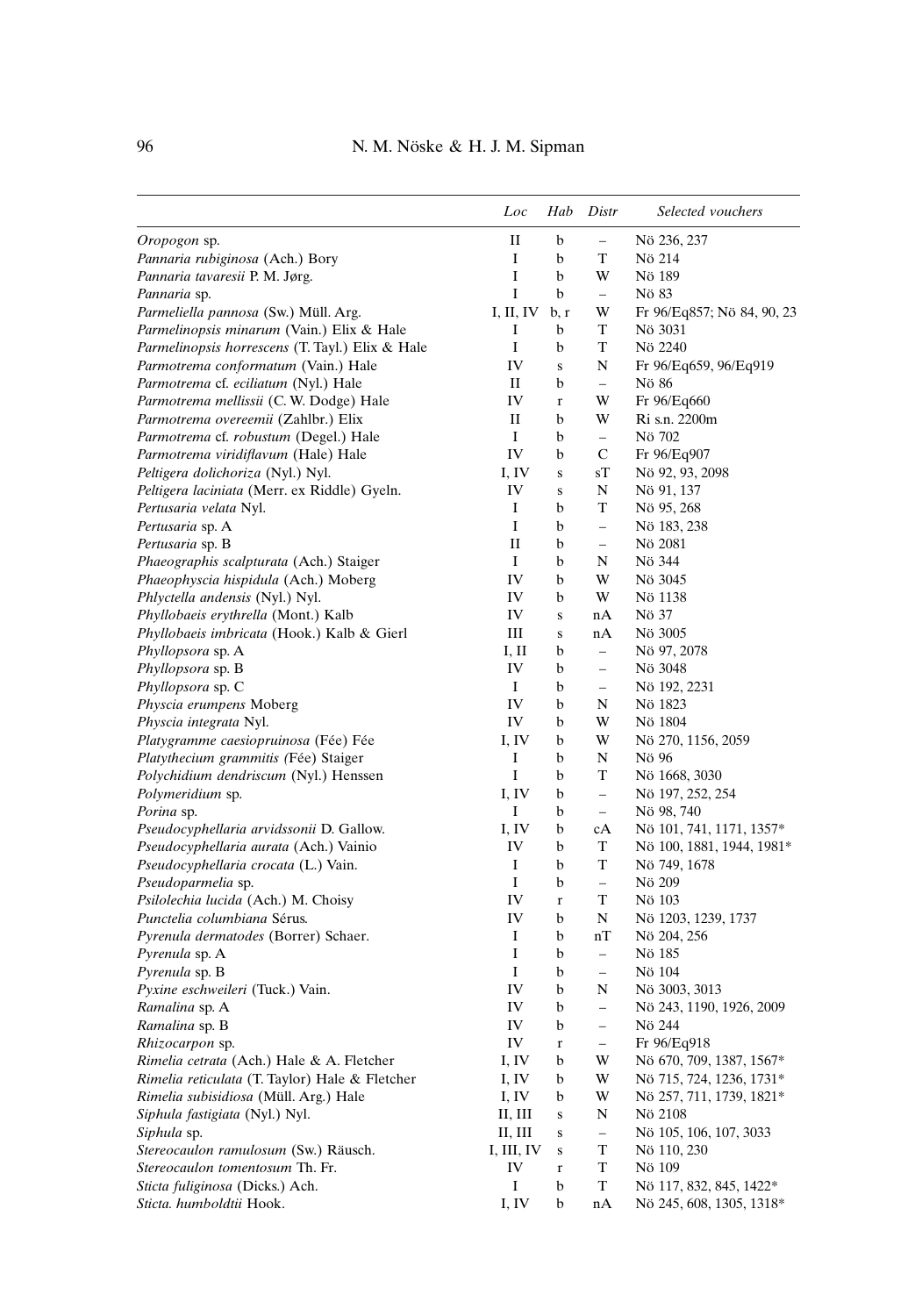|                                           | Loc       | Hab          | Distr                    | Selected vouchers       |
|-------------------------------------------|-----------|--------------|--------------------------|-------------------------|
| Sticta laciniata Ach.                     | I         | b            | N                        | Nö 112, 114, 190, 849*  |
| Sticta tomentosa (Sw.) Ach.               | Ι         | b            | W                        | Nö 115, 226             |
| Sticta weigelii (Isert) Ach.              | I         | b            | T                        | Nö 116, 811, 813, 1626* |
| <i>Sticta</i> sp.                         | I         | b            | $\overline{\phantom{0}}$ | Nö 634, 856, 857        |
| Syncesia sp.                              | T         | $\mathbf b$  | $\overline{\phantom{0}}$ | Nö 118                  |
| <i>Teloschistes flavicans</i> (Sw.) Norm. | I, II, IV | b            | W                        | Nö 3004, 3012           |
| Tephromela atra (Huds.) Haf. s.l.         | I, II, IV | b            | T                        | Nö 122, 123, 233, 863*  |
| Trapelia coarcata (Sm. & Sow.) M. Choisy  | Ш         | r            | T                        | Nö 2103                 |
| Trapeliopsis granulosa (Hoffm.) Lumbsch   | Ш         | $\mathbf{r}$ | T                        | Nö 124                  |
| Trypetheliaceae sp. A                     | I         | b            | $\overline{\phantom{0}}$ | Nö 126                  |
| <i>Trypetheliaceae</i> sp. B              | Ι         | b            | $\overline{\phantom{0}}$ | Nö 121, 125             |
| <i>Trypetheliaceae</i> sp. C              | I         | b            | $\overline{\phantom{0}}$ | Nö 194                  |
| Usnea angulata Ach.                       | I         | b            | T                        | Nö 133                  |
| Usnea ramillosa Mot.                      | Н         | b            | N                        | Nö 127                  |
| Usnea rubicunda Stirt.                    | Н         | b            | T                        | Nö 132                  |
| Usnea strigosa (Ach.) A. Eaton            | Н         | b            | T                        | Nö 130                  |
| Usnea sp. A                               | Н         | b            | $\overline{\phantom{0}}$ | Nö 129, 230             |
| Usnea sp. $B$                             | L         | b            | $\overline{\phantom{0}}$ | Nö 135                  |
| Usnea sp. $C$                             | Н         | b            |                          | Nö 236                  |

Table 1. Lichen species new to Ecuador.

| Acanthothecis hololeucoides   | Icmadophila aversum        |
|-------------------------------|----------------------------|
| Anzia americana               | Lecanactis epileuca        |
| Arthonia cinnabarina          | Leprocaulon arbuscula      |
| Buellia leptocline            | Leptogium cochleatum       |
| Bulbothrix suffixa            | Leptogium coralloideum     |
| Chysothrix chlorina           | Lopezaria versicolor       |
| Chrysothrix xanthina          | Megalospora sp. nov.       |
| Cryptothecia rubrocincta      | Melaspilea diplasiospora   |
| Cladina sp. nov.              | Menegazzia terebrata       |
| Cladonia novochlorophea       | Myriotrema hartii          |
| Cladonia pyxidata             | Ocellularia amplior        |
| Cladonia ramulosa             | Parmelinopsis minarum      |
| Cladonia sphacelata           | Parmotrema overeemii       |
| Coenogonium linkii            | Parmotrema robustum        |
| Dictyonema zahlbruchneri      | Pertusaria velata          |
| Dirinaria picta               | Phaeographis scalpturata   |
| Erioderma mollissimum         | Platygramme caesiopruinosa |
| Graphis elegans               | Platythecium grammitis     |
| Graphis subcinerea            | Phlyctella andensis        |
| Gyalidea hyalinescens         | Punctelia columbiana       |
| Haematomma collatum           | Pyrenula dermatodes        |
| Hemithecium oryzaeforme       | Rimelia cetrata            |
| Heterodermia diademata        | Rimelia subisidiosa        |
| Heterodermia squamulosa       | Sticta laciniata           |
| Heterodermia sp. nov.         | Usnea angulata             |
| Hypotrachyna croceopustulatum | Usnea ramillosa            |
| Hypotrachyna everniastroides  | Usnea strigosa             |
| Hypotrachyna sp. nov.         |                            |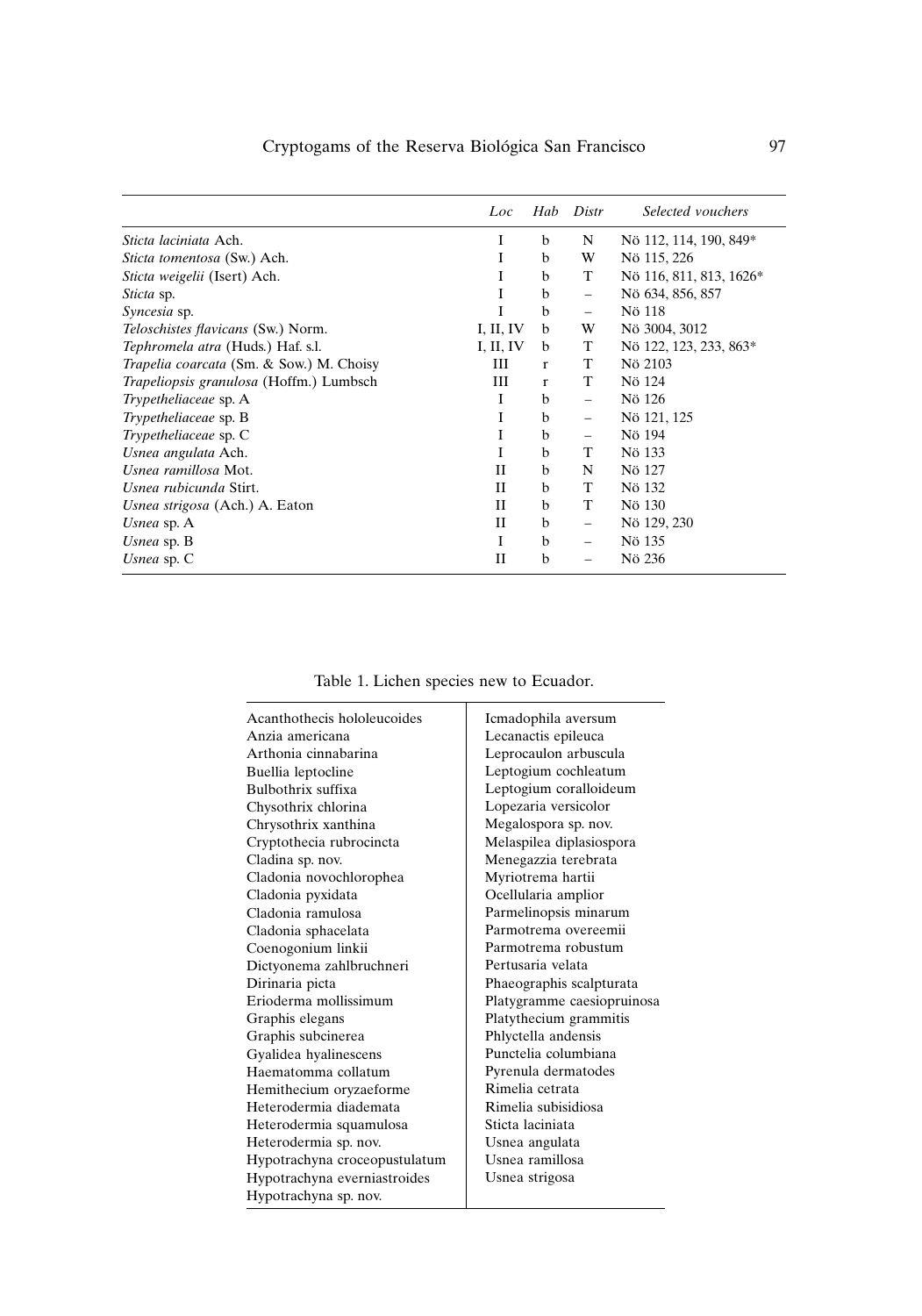

Fig. 1. Phytogeographical elements of the Reserva Biológica San Francisco.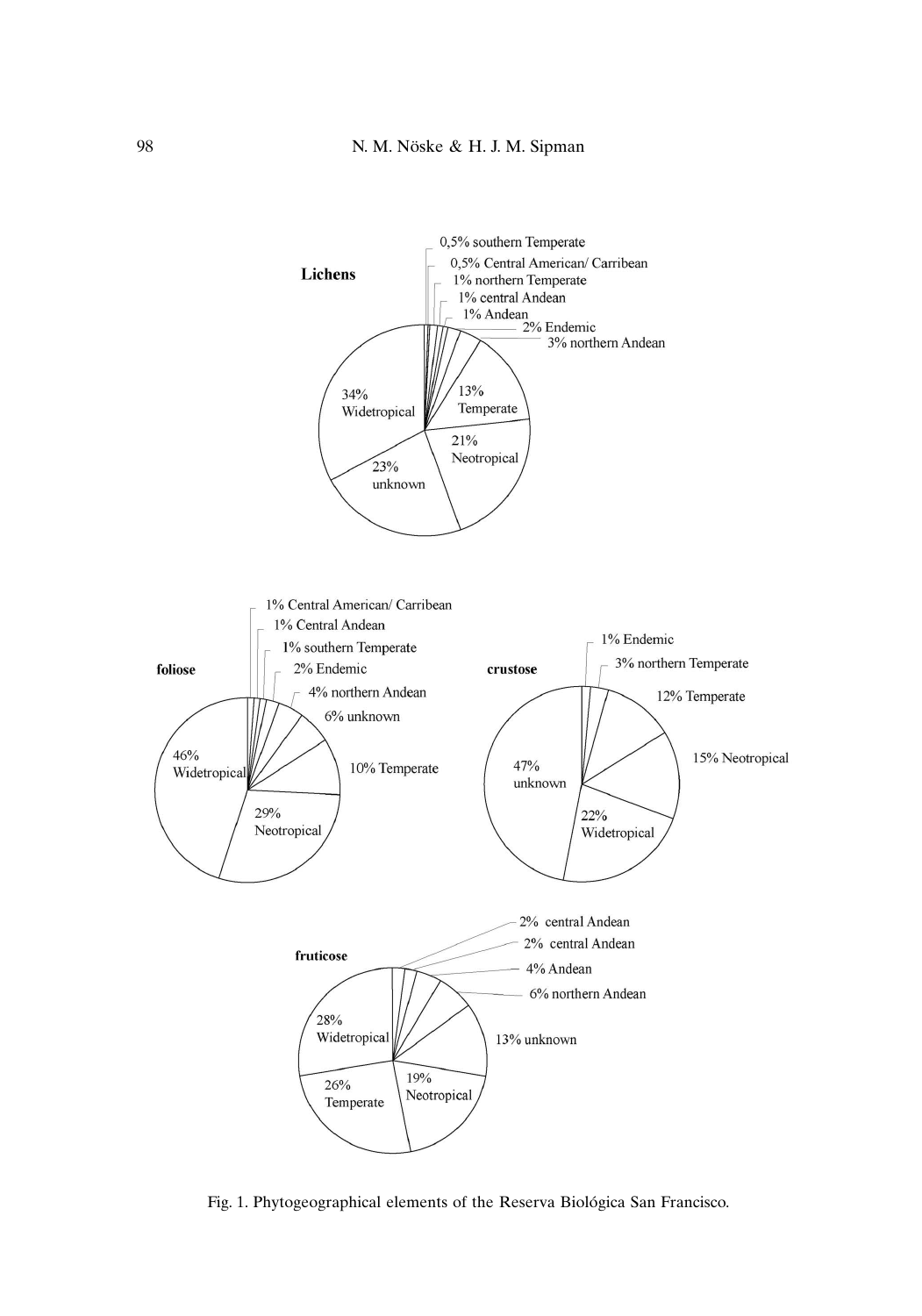*Hypotrachyna* (12 spp.) and *Leptogium* (9 spp.). It should be kept in mind that this concerns better known macrolichen groups, of which the available samples have been studied more intensely. Identification of about one fourth of the species was not possible due to lack of adequate taxonomy. Most of the unidentified species are crustose lichens (Fig. 1). Further study of microlichen groups will certainly raise the species numbers for e.g. Graphidaceae, Pertusariaceae or Thelotremataceae. The phytogeographical analysis of the listed species shows that 55% are widespread neotropical or pantropical ones, 14,5% have a temperate origin and 5% are restricted to the Andes (Fig. 1).

Endemism with 2% is low and includes four probably undescribed species: a new species of *Heterodermia* and of *Hypotrachyna* from the montane forest and of *Cladina* and *Megalospora* from the upper montane forest.

**Acknowledgements.** We are gratefull to Fernando Santin and Stefano Torracchi for assistance during the fieldwork and to Ing. Zofhre Aguirre (Herbarium, Universidad Nacional de Loja) for his help with the necessary research and export permits (INEFAN Nr. 0014-PNPZA). We thank Jarle Werner Bjerke for checking samples of *Menegazzia* and Prof. John A. Elix for confirming the new species of *Hypotrachyna*. We also express our gratitude to Andreas Frisch, Dr. Eduard Hertel, PD Dr. Harald Kürschner and Prof. Michael Richter for providing lichen material collected in the Reserva Biológica San Francisco. We thank S. Robbert Gradstein for comments on the manuscript and Elena Reiner-Drehwald for the spanish abstract. This study is supported by the German Research Foundation (GR 1588/5 in the framework of FOR  $402/1$ ).

#### **REFERENCES**

- ARVIDSSON L., 1986 The lichen flora of Ecuador. *In:* Øllgard B. & Molau U. (eds.), *Current scandinavian botanical research in Ecuador.* Reports from the Botanical Institute, University of Aarhus, No. 15, pp. 13-19.
- ARVIDSSON L., 1991 Lichenological studies in Ecuador. *In:* Galloway D.J. (ed.), *Tropical Lichens and Their Systematics, Conservation, and Ecology.* Systematics Association Special Volume No. 43, Clarendon Press, Oxford, pp. 123-134.
- BARTHLOTT W., LAUER W. & PLACKE A., 1996  $-$  Global distribution of species diversity in vascular plants: Towards a world map of phytodiversity. *Erdkunde* 50: 317-327.
- BJERKE J. W., 2002 A new fertile species of *Menegazzia* and notes on two sorediate species from the Neotropics. *The Lichenologist* 34: 503-508.
- DIEDERICH P., 1995 *Arhonia follmanniana*, a new species from the Galápagos Islands. *In:* Daniels, F.J.A., Schulz, M. & Peine, J. (eds.), *Flechten Follmann. Contributions to lichenology in honour of Gerhard Follmann*. Geobotanical and Phytotaxonomical Study Group, Botanical Institute, University of Cologne, Cologne, pp. 179-182.
- FEUERER T., 2001a Checklist of lichens and lichenicolous fungi of Ecuador. *http:// www.biologie.uni-hamburg.de/ialb/herbar/ecuad\_f2.htm.*
- FEUERER T., 2001b Publications on lichens and lichenicolous fungi of Ecuador. *http://www.biologie.uni-hamburg.de/ialb/herbar/ecuad\_p2.htm.*
- GALLOWAY D. J. & ARVIDSSON L., 1990 Studies on *Pseudocyphellaria* (Lichens). II. Ecuadorean species. *The Lichenologist* 22: 103-135.
- HENDRICKSON J.R. & WEBER M.W., 1994 Lichens on Galapagos giant tortoises. *Science* 144: 1463.
- JØRGENSEN P. M. & ARVIDSSON L., 2002 The lichen genus *Erioderma* (Pannariaceae) in Ecuador and neighbouring countries. *Nordic Journal of Botany* 22 (1): 87-114.